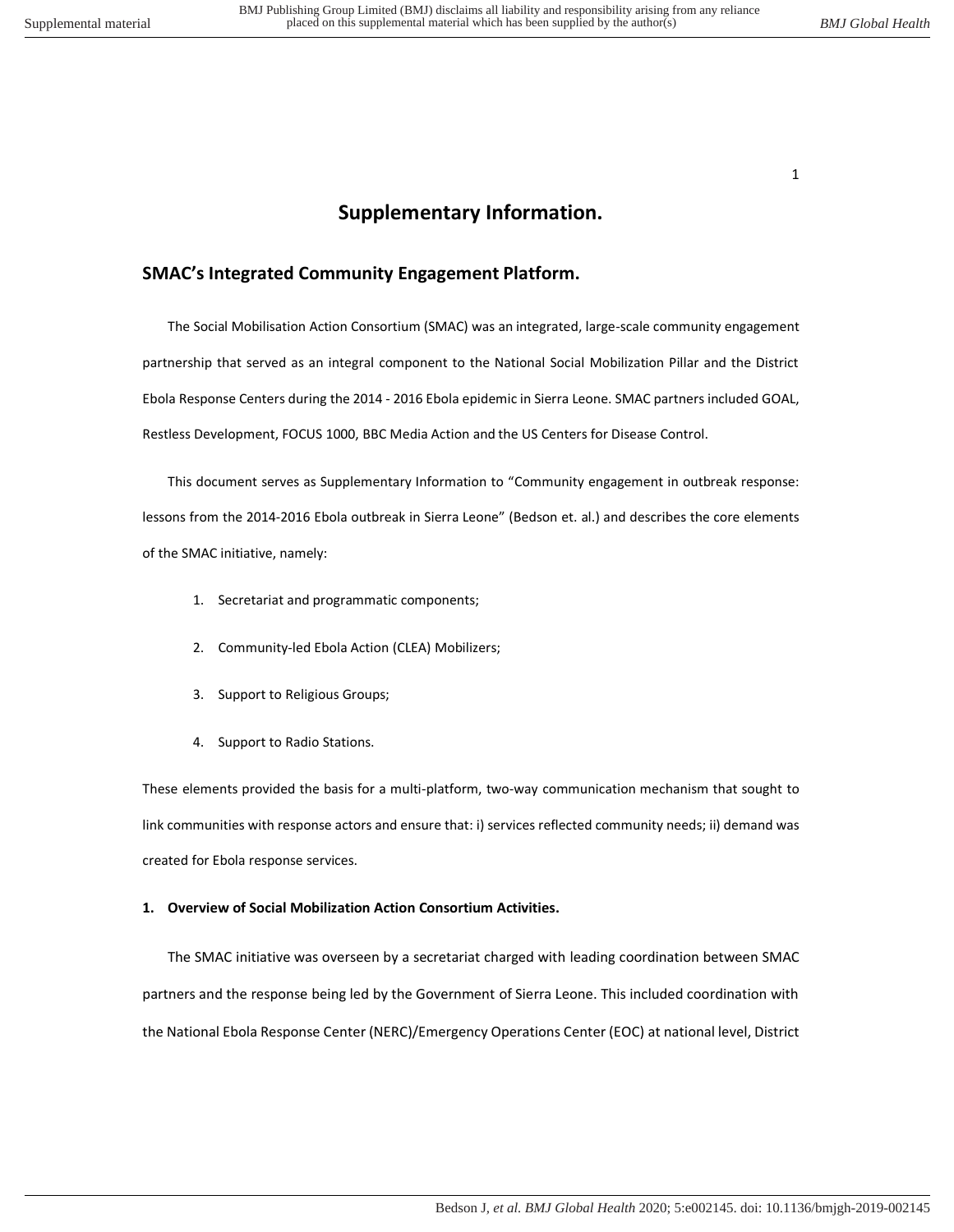$\overline{2}$ 

Ebola Response Centers (DERC) across all districts and Social Mobilization Pillar at both national and district levels. The primary organizational elements of the SMAC initiative included:

- Provision of technical and secretariat services to the National Social Mobilization Pillar and District **Social Mobilization Committees;**
- Establishment and coordination of an integrated package of community engagement and social mobilization activities including:
	- 2,466 Community Mobilizers implementing CLEA;  $\circ$
	- Support to 42 Radio Stations;  $\circ$
	- Training and support for 2,000 Religious Leaders.  $\circ$
	- Engagement and support of Ebola survivors.  $\circ$
- A coordinating secretariat that worked to ensure integration of all elements of the SMAC consortium, alongside with the Social Mobilization Pillar and other response pillars guiding the biomedical response.
- Real-time data collection and analysis of all interactions undertaken by Mobilizers, complemented by real-time data collection by religious leaders and radio stations.
- Development of weekly national and district level Situation Reports for social mobilization and community engagement which included: i) key challenges; ii) community observations; iii) district level actions/observations; iv) number of triggering and follow-up visits to communities; v) national and district social mobilization pillar updates; vi) death and sick alerts made by Mobilizers.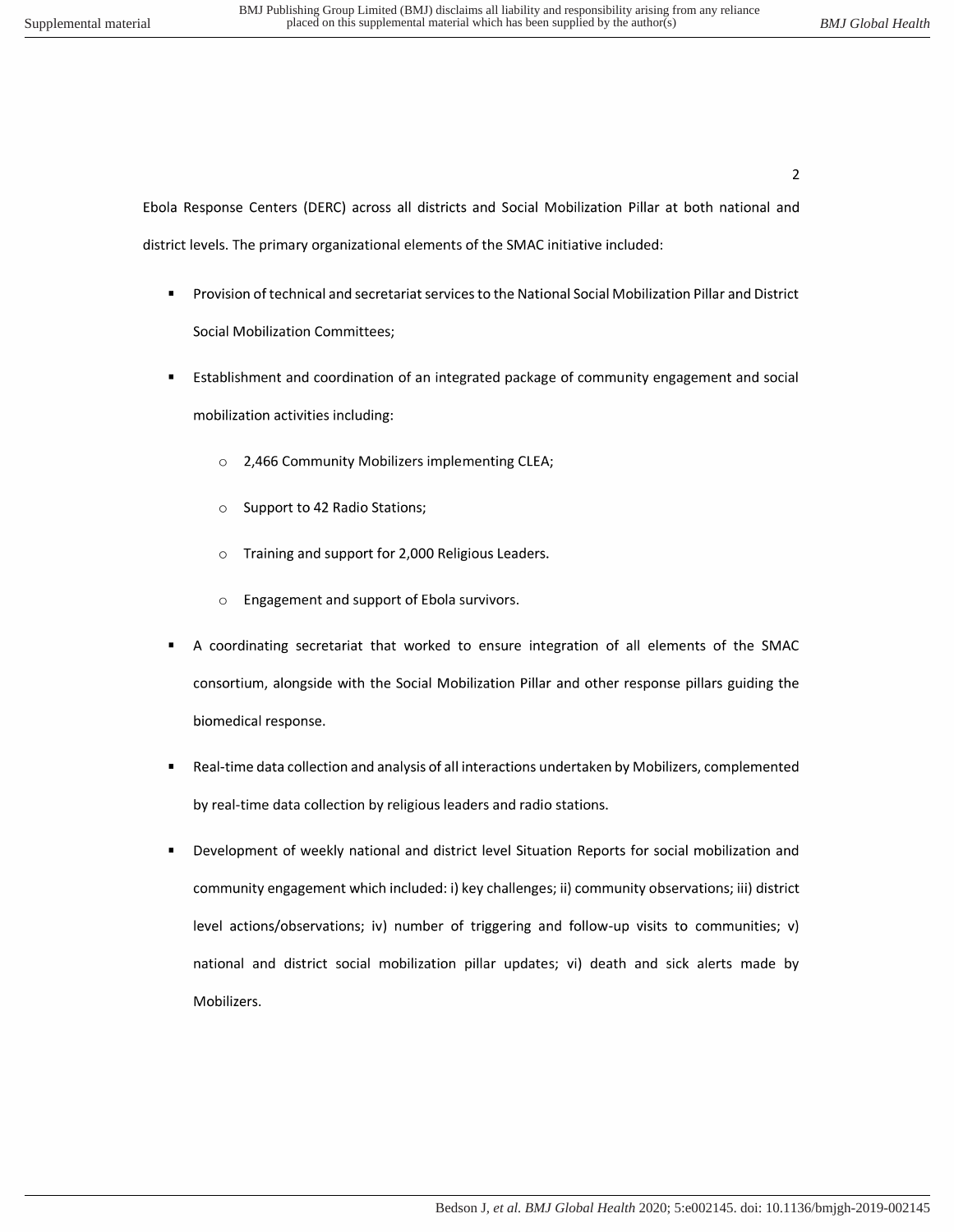#### **2. Community-led Ebola Action (CLEA) Mobilizers.**

Direct interpersonal community engagement between Mobilizers and communities was facilitated through the Community-led Ebola Action (CLEA) approach, which was designed and implemented by SMAC partners in consultation with staff and volunteers.

The CLEA approach involved assigning Mobilizer pairs to a specific number of communities. In each community, an initial triggering event facilitated by Mobilizers helped community members to undertake their own Ebola risk self-appraisal and analysis. When successful, CLEA triggering created a sense of urgency and a desire to act. Triggering resulted in the development of community action plans and identification of emergent Community Champions. After triggering, regular follow-up visits by Mobilizers supported maintenance of agreed actions within communities. Follow-up sessions included a combination of community discussions and targeted household visits.

The CLEA methodology prioritized community discussion and limited, targeted household engagement over blanket house-to-house (H2H) engagement. However, both SMAC operational and external factors required adaptation of the CLEA approach and explain high household visitation found primarily in Western Area and to some degree in Kambia. In an urban context, adaptations to the CLEA methodology were made due to lack of community cohesion, high density informal urban settlement conditions and high mobility. For example, while Sierra Leone has an overall population density of 79/sq km, while Western Area, comprising the capital city Freetown and surrounding suburbs, has a population density of 1,224/sq km.<sup>i</sup> Large compounds contained a cluster of households/families; and Mobilizers at times supported 'surge' campaign activities directed by the Social Mobilization Pillar, aligning to Social Mobilization Pillar H2H methodologies and working in and around quarantined areas.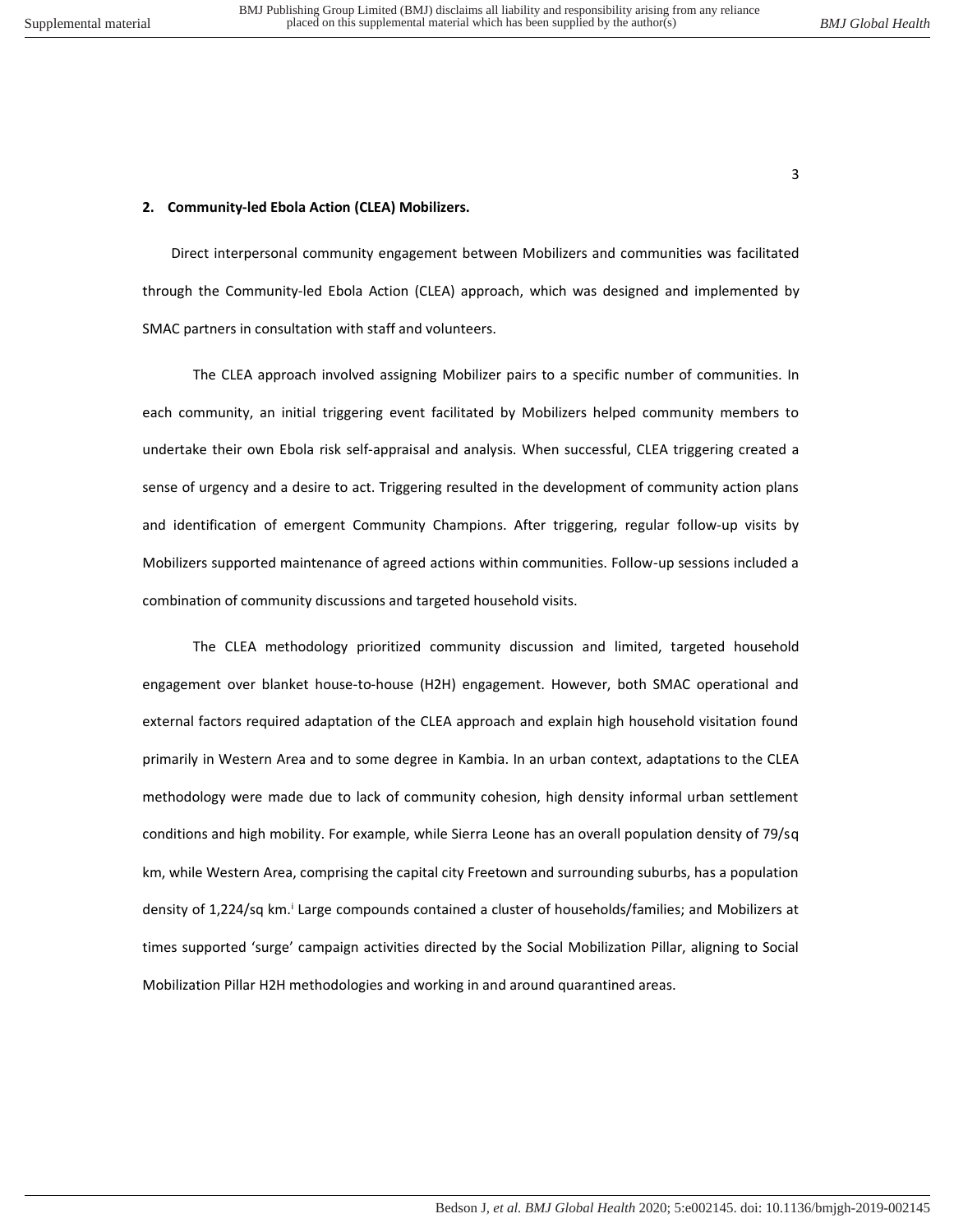Adaptations used in this region included finding alternative champions/influencers in the absence of more traditional leadership structures; developing methodologies for demarcating communities; and using dialogue through household visits.

Key elements of the CLEA approach included:

- Prioritization of recruitment of CHWs, young people with volunteer experience, community members nominated by communities themselves;
- Comprehensive training on the CLEA methodology, interpersonal communication, Ebola transmission, alerts mechanisms, safety and security and data collection;
- Assignment of Mobilizer pairs (one male and one female) to between  $6 8$  communities, to be triggered and follow up in rotation;
- Consultation with District authorities for identification of priority communities and with communities themselves to seek permission for entry and initiating engagement.
- Payment of stipend and reimbursement of travel expenses for all Mobilizers, subject to work agreements and codes of conduct signed by Mobilizers and implementing agencies;
- Weekly meetings of Mobilizers to submit data, receive top-up training and report feedback;
- Submission of monitoring forms signed off by community leaders, including contact details of community representative for verification purposes;
- Identification of a Community Champion in each community, who was provided with a SIM card and mobile phone credit. Community Champions acted as the main point of contact from SMAC Mobilizers.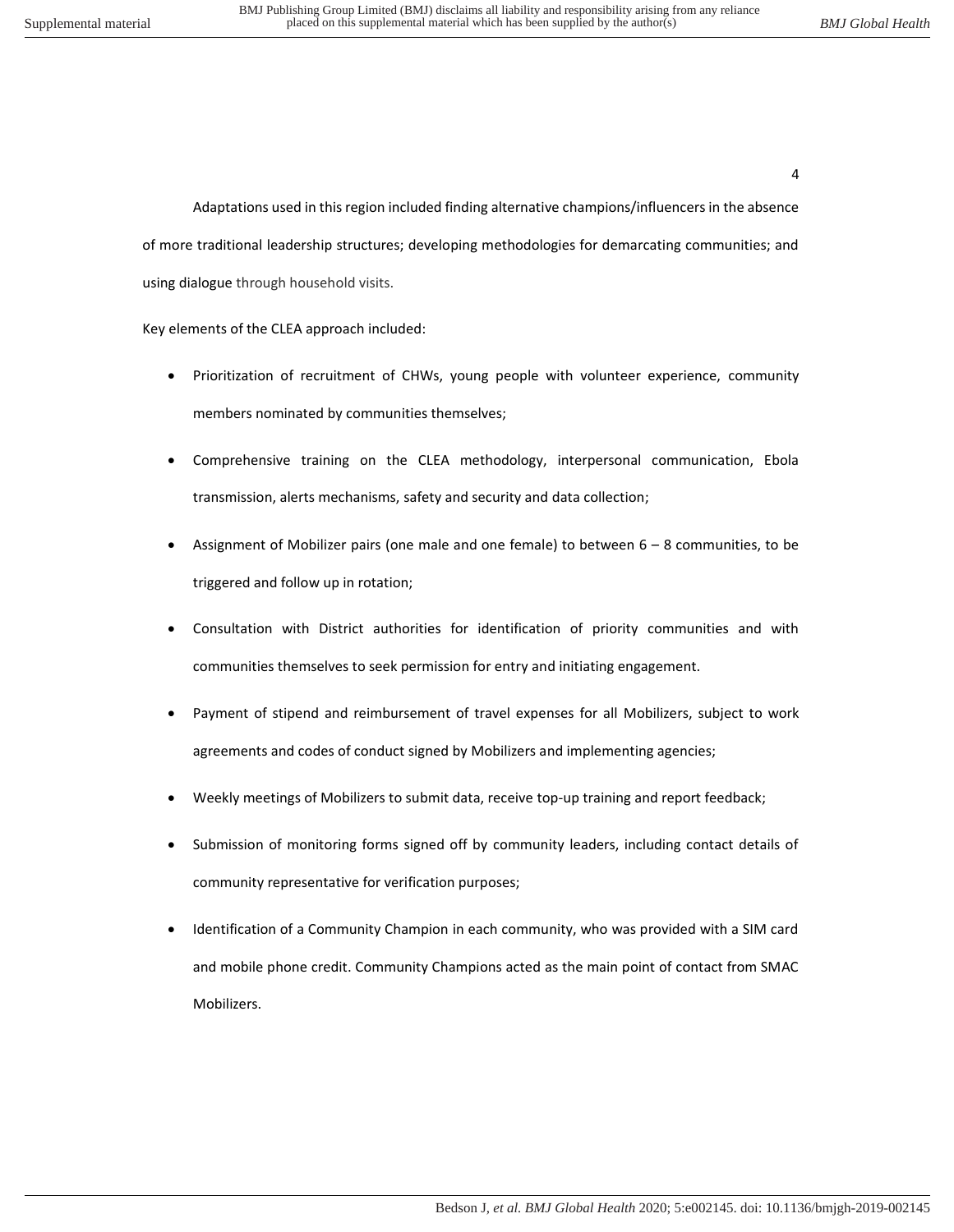• Provision of SIM cards and free phone calls via a Closed User Group for Mobilizers.

#### **3. Support to Religious Groups.**

There is a mosque and/or church in every community in Sierra Leone, and over 95% of Sierra Leoneans identify as a Muslim or Christian.<sup>ii</sup> SMAC recognized the need for religious leaders to role model safe practices and to provide social support to their peers and congregants, especially in shifting from traditional to Safe and Dignified Medical Burials (SDMB). FOCUS 1000 revitalized the Islamic Action Group (ISLAG) and the Christian Action Group (CHRISTAG) platforms as trusted channels of health communication, formerly leveraged in the late 1980s to achieve universal childhood immunization.<sup>iii</sup> As a result, a high proportion of religious leaders were supported to continuously promote key Ebola messages during Friday and Sunday prayers, while their mosques/churches also provided a range of support to quarantined families and undertook other community outreach events.

A national interfaith taskforce of 25 each of Islamic and Christian Action Group members was established in collaboration with the Sierra Leone Inter-Religious Council. The taskforce identified texts from the Quran and Bible to support the key messages on safe burials, early treatment, and acceptance of survivors and health workers. A total of 1,989 imams and pastors were trained, as well as 4,000 women and youth leaders from 2,000 mosques and churches across the 14 districts in Sierra Leone. A total of 28 faith-based district coordinators – one each of Islamic and Christian Action Group members in each district – were appointed. Similarly, 298 chiefdom coordinators and over 1500 section coordinators were appointed, reaching every section in the country. Such coordinated structure provided a trusted national network for engaging faith-based communities. The trained religious groups – under the leadership of appointed imams/pastors – role modeled preventive behaviors, promoted key practices, and served as trusted messengers in more than 300 radio and television programs.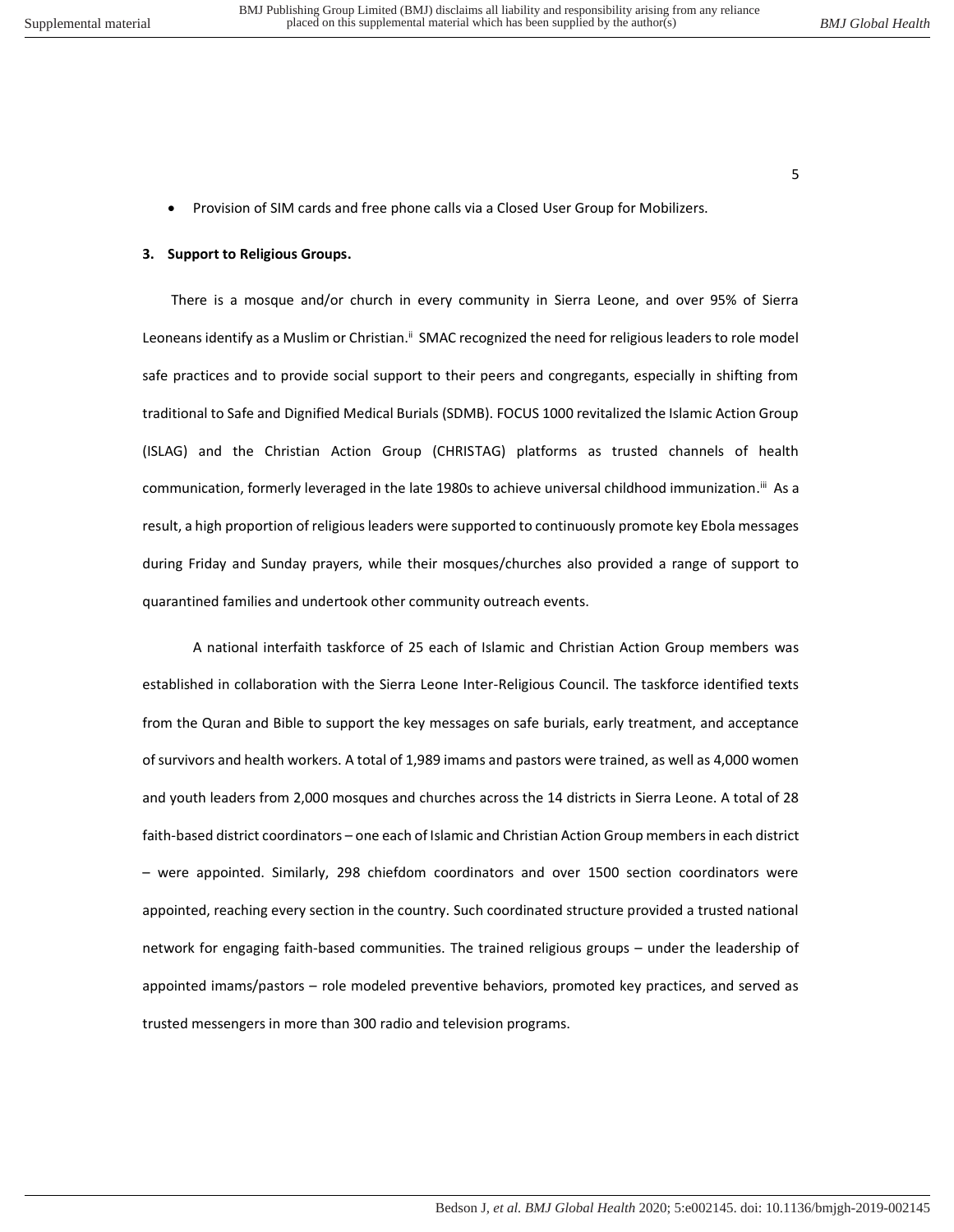#### Activities and reach of religious leaders (April – September 2015)

A total of 4,402 weekly reports were submitted by the targeted religious groups (mosques/churches) in the five districts using the digital data collection system. Of these, 53% were from mosques and 47% from churches. Data revealed that 60% of religious leaders promoted SDMB during sermons, 57% promoted early treatment, and 62% promoted acceptance of survivors and health care workers. Nearly 4 in 10 religious leaders per week participated in SDMBs. Religious leader participation in SDMB varied significantly across districts. It was higher in Kono (45%) and Port Loko (44%) than in Kambia (38%), Moyamba (33%), and Western Area (29%). On average, religious leaders participated in 2 SDMB per week with no significant differences across districts. In addition, 29% of mosques/churches provided support to quarantined homes, whereas 32% carried out other EVD community outreach.

#### **4. Support to Radio Stations.**

The KAP-1 survey led by FOCUS 1000 found that radio had by far the widest reach when compared to all other single channels of EVD information, with 88% of respondents reportedly receiving information on EVD through radio.<sup>iv</sup> More precisely, 79% respondents reported listening to the radio daily, while 13% listened weekly. BBC Media Action supported 36 Partner Radio Stations to produce and broadcast approximately 40 hours of Ebola-related programming per week reaching all 14 districts. Partner radio stations produced and broadcast local radio programs, providing district-specific information in local languages to audiences. In addition, BBC Media Action produced two national radio discussion programs and a radio drama. Kick Ebola Live was a two-hour weekly magazine program with interactive SMS component, which was picked up by over 30 radio stations across the country via simulcast. Kick Ebola Nar Salone was a 30-minute pre-recorded show produced weekly and distributed to 36 partner stations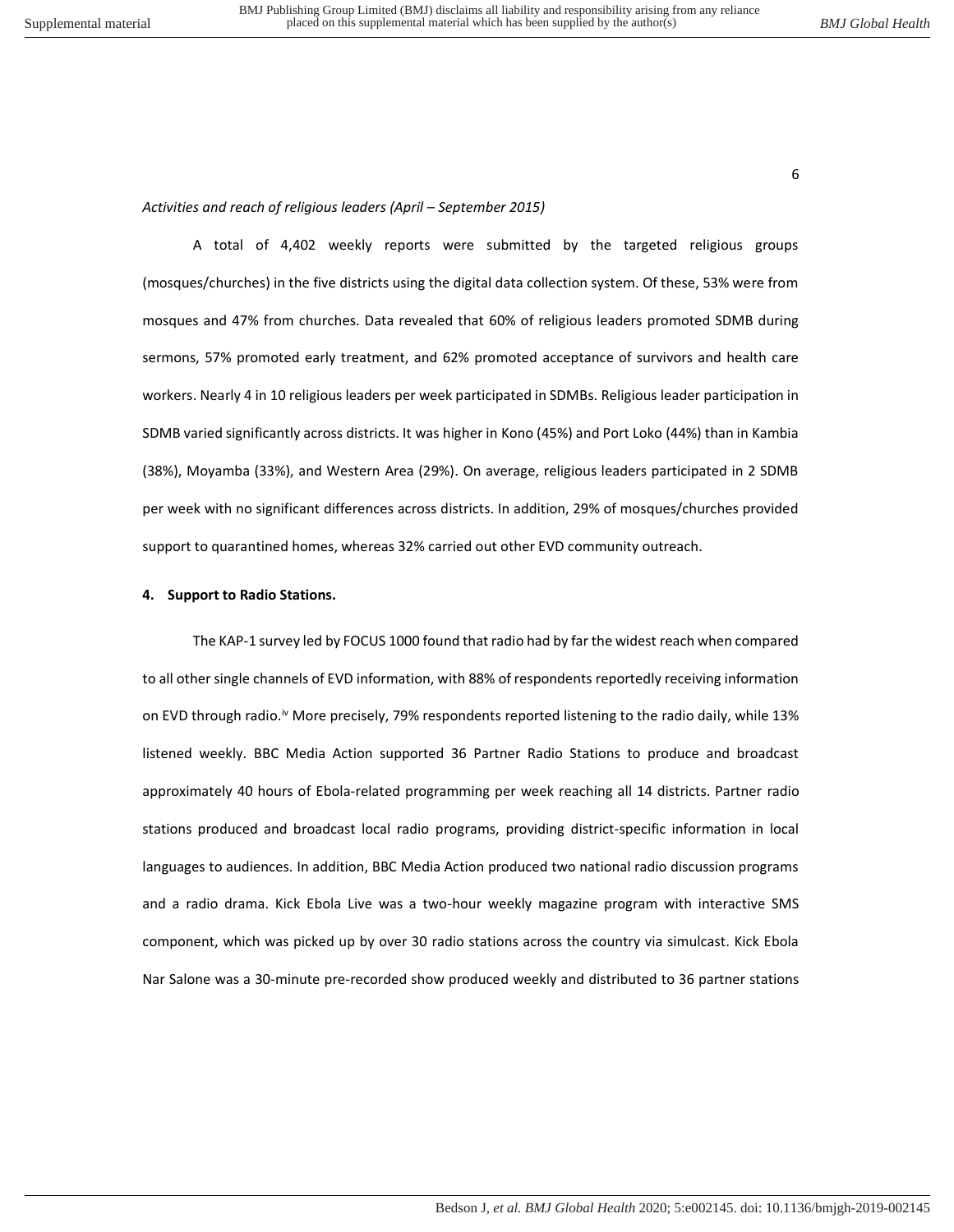across the country. And the drama entitled "Mr. Plan Plan" encouraged families to face dilemmas, discuss options and develop a plan.<sup>v</sup>

BBC Media Action's partner radio stations collaborated with other SMAC partners to ensure that trusted figures from the community, including representatives from the DERC, religious leaders, Mobilizers and Community Champions, participated in radio discussion programs, providing up-to-date and accurate information and a range of different perspectives.

#### *Activities and reach of partner radio stations (April – September 2015)*

SMAC's partner radio stations submitted 120 weekly reports. They collectively produced 189 radio programs (mean of 2 weekly) across the five districts on multiple Ebola-related issues, including prevention, treatment, and transmission. Nearly all radio programs (99.5%) featured a community leader as a live guest or through recorded segments. Collectively, the programs generated 1,619 text messages from listeners. The majority of listeners' text messages (70%) were related to locally driven issues on the effectiveness of the response, the impact of Ebola on education, youth welfare, and employment. In addition, 25% of messages were related to survivors, 22% on burials and 20% on re-infection. Given the small sample size for radio programs, district-level analysis is not appropriate.

SMAC's partner radio stations provided a channel for reaching large proportion of the population with key Ebola information. Radio provided a platform for the participation of trusted messengers such as religious leaders, community champions, and traditional healers as well as survivors and responders to clarify messages and to discuss concerns. Listeners were able to send text messages or call-in to ask questions and share their views. In the earlier stages of the response, rumors and misconceptions were often amplified via low quality radio programming. SMAC supported 36 national and local radio stations through training and mentoring to strengthen the quality of weekly programs in local languages. By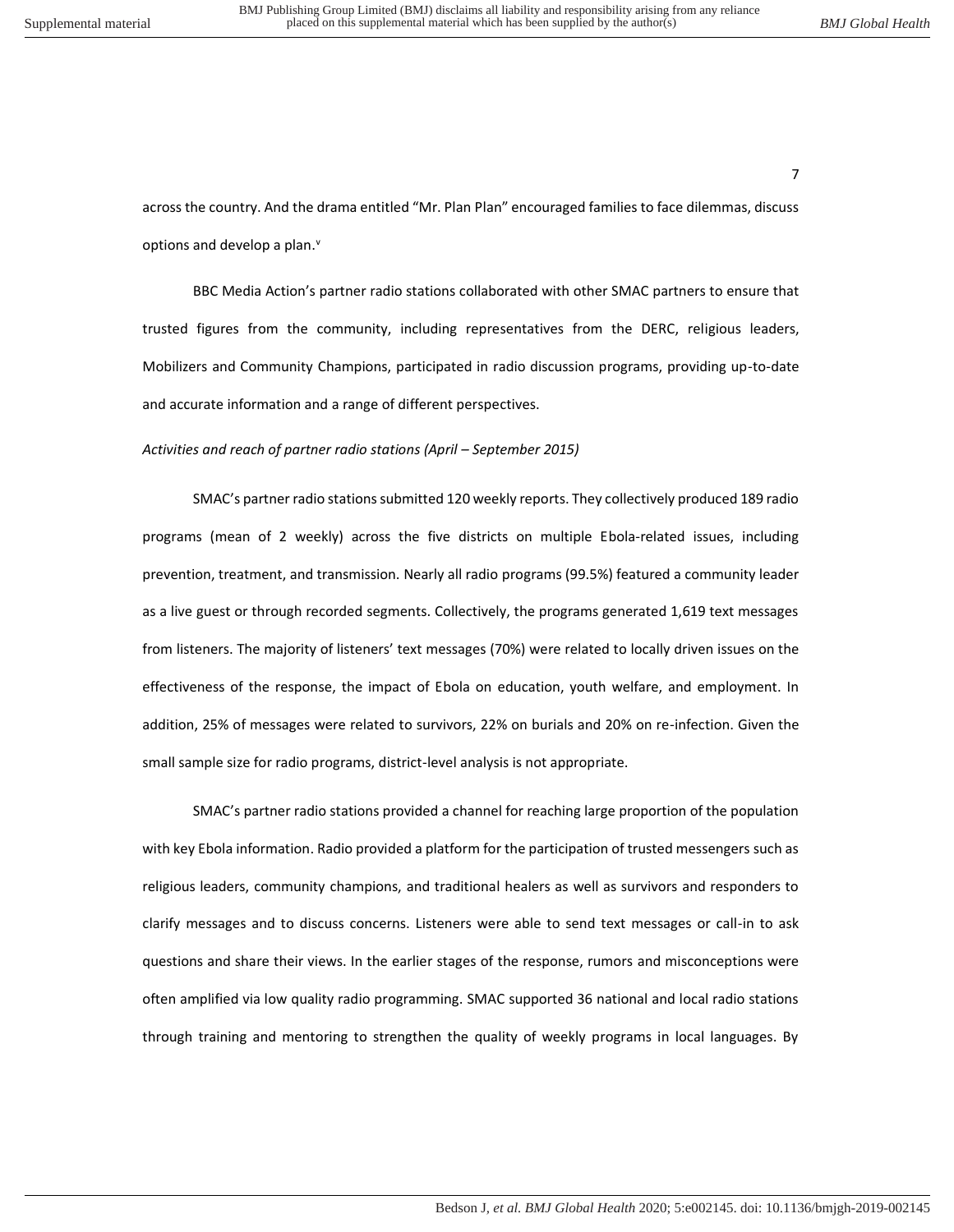improving the quality of content, SMAC was able to engage audiences and contribute to the accuracy of information disseminated via radio. Using trusted sources on radio, the messages were more likely to resonate with the local populations. This was coupled with more than 189 radio programs wherein community leaders were almost always featured as guests.